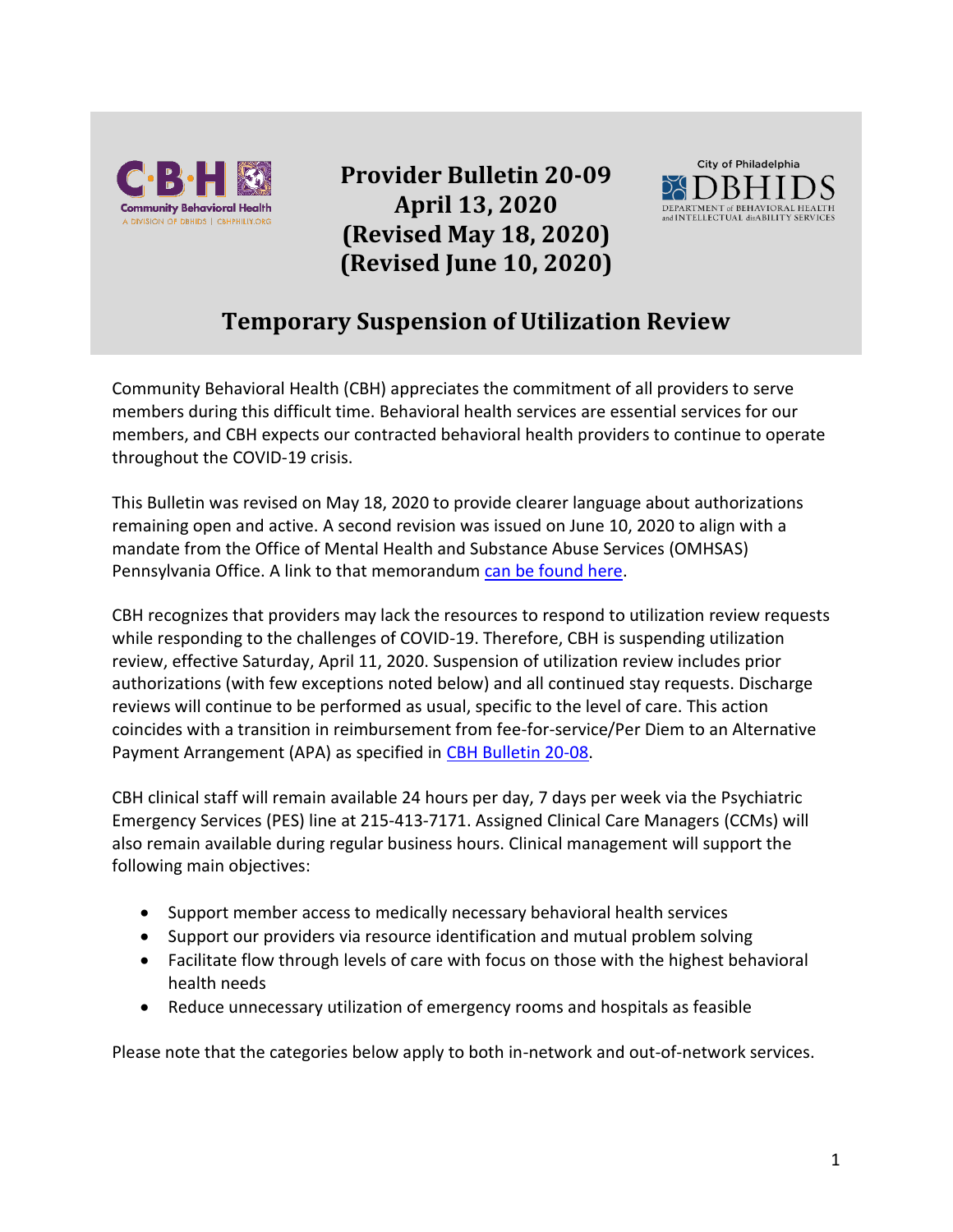## **Acute Inpatient Services (EAC, AIP, APHP, CMIS, SAIP, Crisis Residence, Enhanced Staffing, Private Rooms) and Substance Use Services (ASAM 2.5, 3.1, 3.5R, 3.5H, 3.7WM, 4, 4WM, RINT)**

- Contact the PES line or assigned CCM for the authorization number
- Prior authorization and concurrent review are suspended
- Providers must remain in contact with the assigned CCM to ensure that authorizations are open and active for individuals who are in treatment in these services
- Upon discharge review, the assigned CCM will ensure authorization reflects the length of stay

## **Residential Treatment Facilities (RTF, RTFA, CRR-HH, AMHR)**

- Prior authorizations will remain; concurrent reviews will be suspended
- Authorizations will be extended as needed by the Clinical Care Manager

#### **Targeted Case Management**

- Prior authorizations will remain for ACT and Non-Fidelity ACT only
- Concurrent reviews will be suspended for all case management services
- Providers must ensure that authorizations remain open and active for individuals who remain in treatment in these services

#### **Community-Based Services (BHRS, IBHS, ABA, FBS, FFT, MST-PSB)**

- Current authorizations will be extended until August 30, 2020 (all services except initial assessment and treatment)
- Submit Written Order (BHRS, IBHS, ABA) or Referral Form and Evaluation (FBS) to the CBH secure web server or via fax to obtain an authorization number
- New Written Orders for BHRS and IBHS should only be made for authorizations through the summer, not to exceed the first day of school

#### **Retrospective Review**

Per the OMHSAS memorandum referenced above, all services for which prior authorization have been suspended will be subject to retrospective review for medical necessity by CBH and the Bureau of Program Integrity in the Department of Human Services.

Additionally, when the COVID-19 disaster emergency declaration period ends, providers must submit requests for services to continue to be delivered where the prior authorization requirements were suspended as follows: